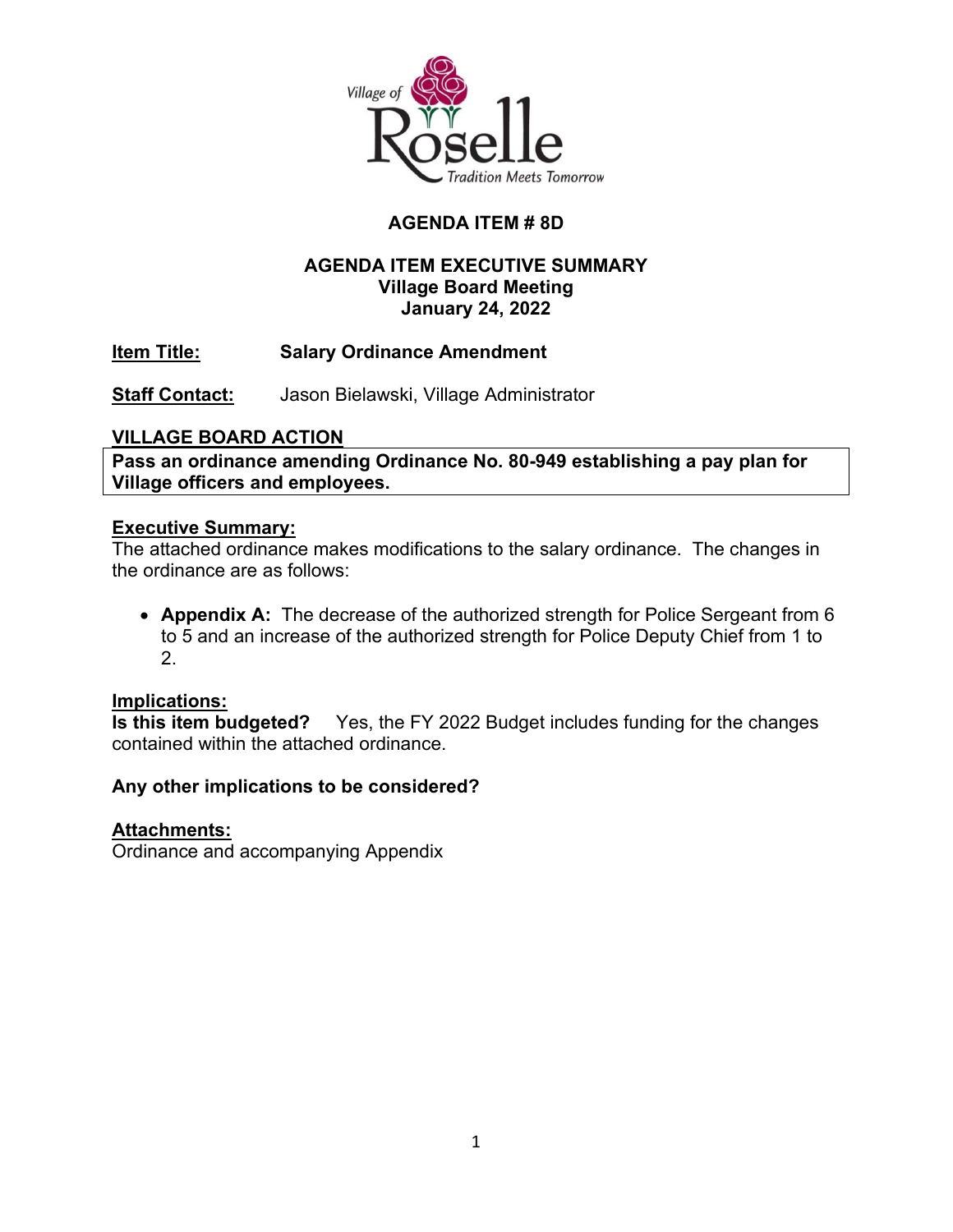#### **ORDINANCE NO. 2022-**

#### **AN ORDINANCE AMENDING ORDINANCE NO. 80-949 ESTABLISHING A PAY PLAN FOR VILLAGE OFFICERS AND EMPLOYEES**

WHEREAS, on July 7, 1980, the President and Board of Trustees of the Village of Roselle passed Ordinance No. 80-949 entitled "An Ordinance Repealing Previous Salary Ordinances, Establishing a Pay Plan, and Establishing the Authorized Strength of Various Job Classifications;" and

WHEREAS, it is desired and necessary to amend said Ordinance to accomplish the following:

Appendix A:

- 1) Decrease the authorized strength of Police Sergeant from 6 to 5.
- 2) Increase the authorized strength of Police Deputy Chief from 1 to 2.

NOW, THEREFORE, BE IT ORDAINED by the Mayor and Board of Trustees of the Village of Roselle, DuPage and Cook Counties, Illinois, that said Ordinance shall be amended in words and figures as follows:

**SECTION 1:** That Appendix "A" is hereby repealed and rescinded in its entirety and replaced with a new Appendix "A" entitled "Appendix A: General Employees" dated January 24, 2022, which is attached hereto and incorporated into this Ordinance as Exhibit 1.

**SECTION 2:** That all ordinances or parts of ordinances in conflict herewith are hereby repealed to the extent of such conflict.

**SECTION 3:** That should any clause, sentence, paragraph or part of this Ordinance be declared by a court of competent jurisdiction to be invalid, such decision shall not affect the validity of the Ordinance as a whole or any part thereof other than the part so declared to be invalid.

**SECTION 4:** That this Ordinance and all exhibits attached hereto shall be in full force and effect January 24, 2022.

PASSED and APPROVED this 24<sup>th</sup> day of January 2022. PUBLISHED in PHAMPLET form this 24<sup>th</sup> day of January 2022.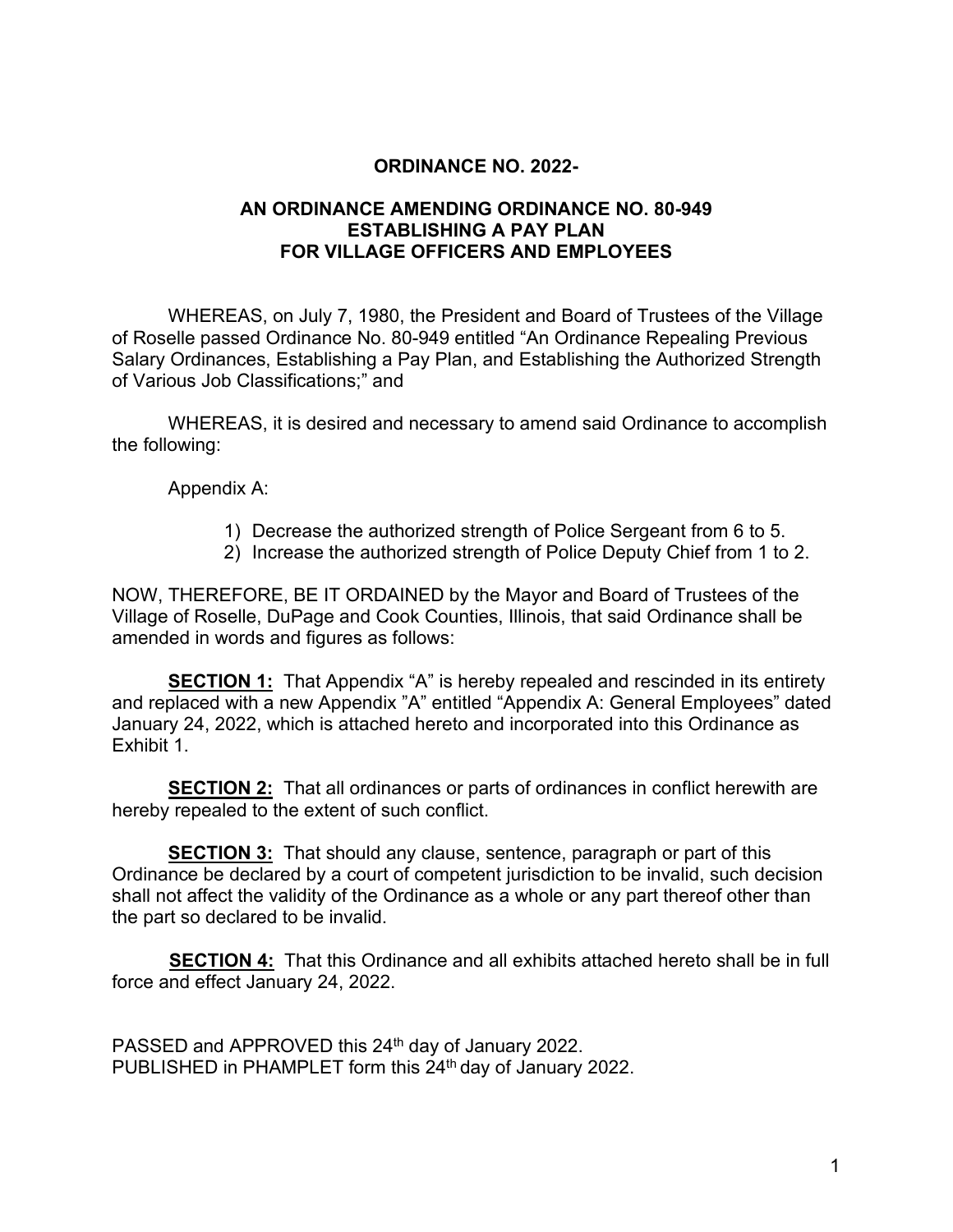AYES: NAYS: ABSENT: ABSTAIN:

> \_\_\_\_\_\_\_\_\_\_\_\_\_\_\_\_\_\_\_\_\_\_\_\_ Mayor, Village of Roselle

ATTEST:

\_\_\_\_\_\_\_\_\_\_\_\_\_\_\_\_\_\_\_\_\_\_ Village Clerk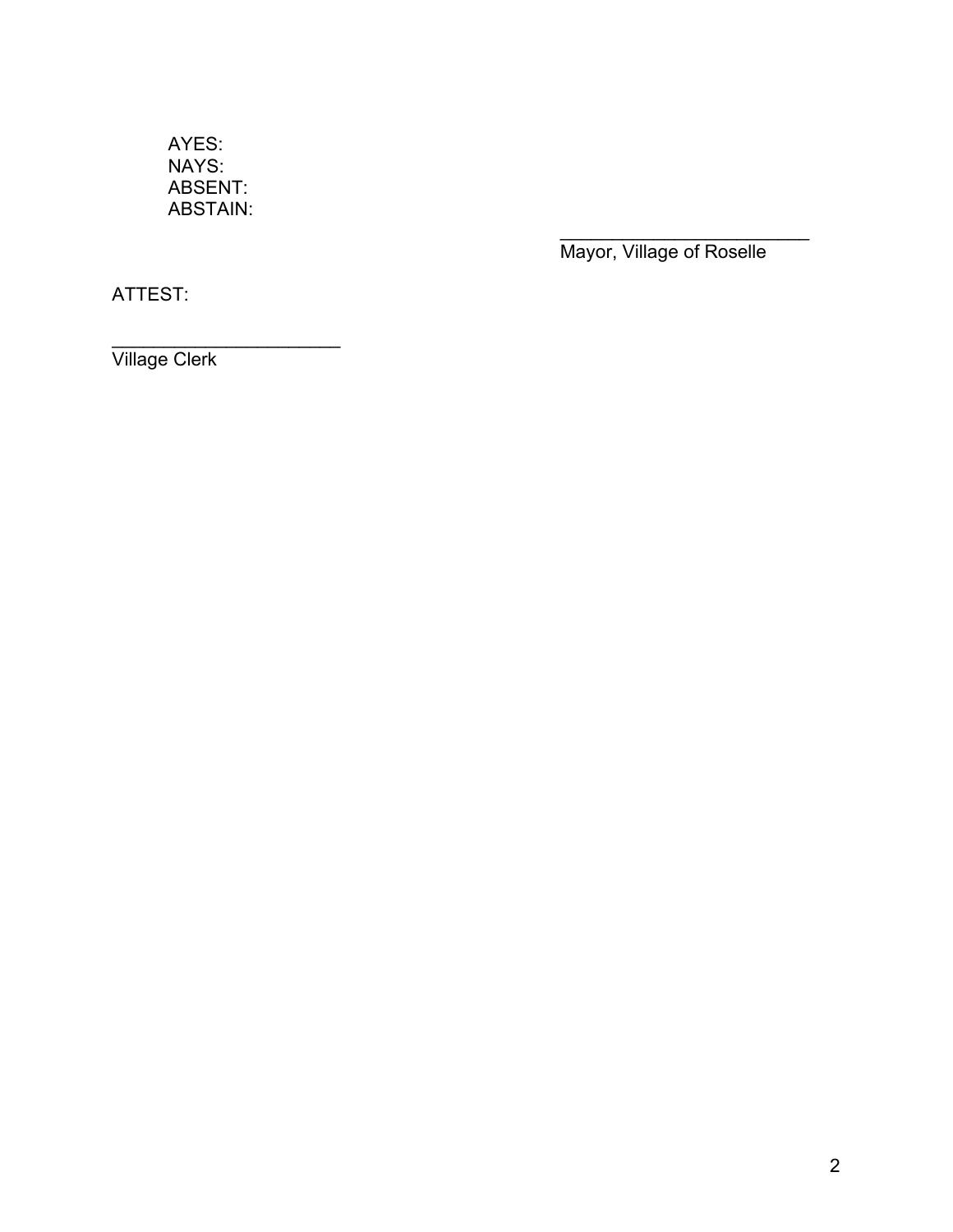## **APPENDIX A - GENERAL EMPLOYEES EFFECTIVE JANUARY 24, 2022**

|                                                                                              |                    |                  | <b>AUTHORIZED</b><br><b>STRENGTH</b> |
|----------------------------------------------------------------------------------------------|--------------------|------------------|--------------------------------------|
| <b>JOB CLASSIFICATION</b>                                                                    |                    | <b>PAY RANGE</b> |                                      |
|                                                                                              | MIN.               | MAX.             |                                      |
| <b>ADMINISTRATIVE/SUPPORT SERVICES</b>                                                       |                    |                  |                                      |
| <b>Police Records Assistant</b>                                                              | \$41,680           | \$63,657         | 3                                    |
| <b>Finance Assistant</b>                                                                     | \$44,181           | \$67,474         | 2                                    |
| <b>Community Service Officer</b>                                                             | \$44,181           | \$67,474         | 4                                    |
| <b>Administrative Assistant</b>                                                              | \$46,831           | \$71,525         | $\sqrt{3}$                           |
| <b>Accounting Specialist</b>                                                                 | \$49,642           | \$75,815         |                                      |
| <b>Permit Coordinator</b>                                                                    | \$49,642           | \$75,815         |                                      |
| <b>Customer Service and Billing Coordinator</b>                                              | \$52,621           | \$80,365         |                                      |
| Assistant to the Village Administrator                                                       | \$52,621           | \$80,365         |                                      |
| <b>TOTAL</b>                                                                                 |                    |                  | 16                                   |
|                                                                                              |                    |                  |                                      |
| <b>TECHNICAL</b>                                                                             |                    |                  |                                      |
| <b>Code Compliance Inspector</b>                                                             | \$59,436           | \$88,944         |                                      |
| <b>Fire Marshal</b>                                                                          | \$59,436           | \$88,944         |                                      |
| <b>Management Analyst</b>                                                                    | \$59,436           | \$88,944         |                                      |
| Planner                                                                                      | \$59,436           | \$88,944         |                                      |
| <b>Community Relations Coordinator</b>                                                       | \$63,003           | \$94,280         |                                      |
| <b>Police Resource Coordinator</b>                                                           | \$63,003           | \$94,280         |                                      |
| <b>Chief Accountant</b>                                                                      | \$63,003           | \$94,280         |                                      |
| <b>TOTAL</b>                                                                                 |                    |                  | $\overline{7}$                       |
| PROFESSIONAL/SUPERVISORY                                                                     |                    |                  |                                      |
| <b>Civil Engineer</b>                                                                        | \$74,022           | \$110,772        | $\overline{2}$                       |
| <b>Police Services Manager</b>                                                               | \$74,022           | \$110,772        | 1                                    |
| <b>Police Social Worker</b>                                                                  | \$74,022           | \$110,772        | $\overline{2}$                       |
| Sergeant *                                                                                   | \$84,973           | \$127,431        | $6\frac{5}{2}$                       |
| <b>Public Works Manager</b>                                                                  | \$92,679           | \$129,752        | $\overline{2}$                       |
| <b>Battalion Chief**</b>                                                                     | \$115,609          | \$131,346        | 3                                    |
|                                                                                              |                    |                  |                                      |
| <b>TOTAL</b>                                                                                 |                    |                  | 16 15                                |
| * (Sergeant assigned to detective duty additional annual \$1500 added to base pay range)     |                    |                  |                                      |
| **(Battalion Chief additional compensation rate pursuant to Section 4-10 of Personnel Policy |                    |                  |                                      |
| <b>MANAGEMENT</b>                                                                            |                    |                  |                                      |
| Assistant Director of Public Works/Village Engineer                                          | \$95,460           | \$146,229        |                                      |
| <b>Deputy Police Chief</b>                                                                   | \$95,460           | \$146,229        | $-12$                                |
| Deputy Fire Chief                                                                            | \$95,460           | \$146,229        |                                      |
| <b>Director of Community Development</b>                                                     | \$102,755          | \$157,400        | O                                    |
| Assistant Village Administrator                                                              | \$102,755          | \$157,400        |                                      |
| <b>Director of Public Works</b>                                                              | \$106,608          | \$163,303        |                                      |
| <b>Director of Finance</b>                                                                   | \$106,608          | \$163,303        |                                      |
| <b>Chief of Police</b>                                                                       | \$106,608          | \$163,303        |                                      |
| Fire Chief                                                                                   | \$106,608          | \$163,303        |                                      |
| Village Administrator                                                                        | Per Board Approval |                  |                                      |